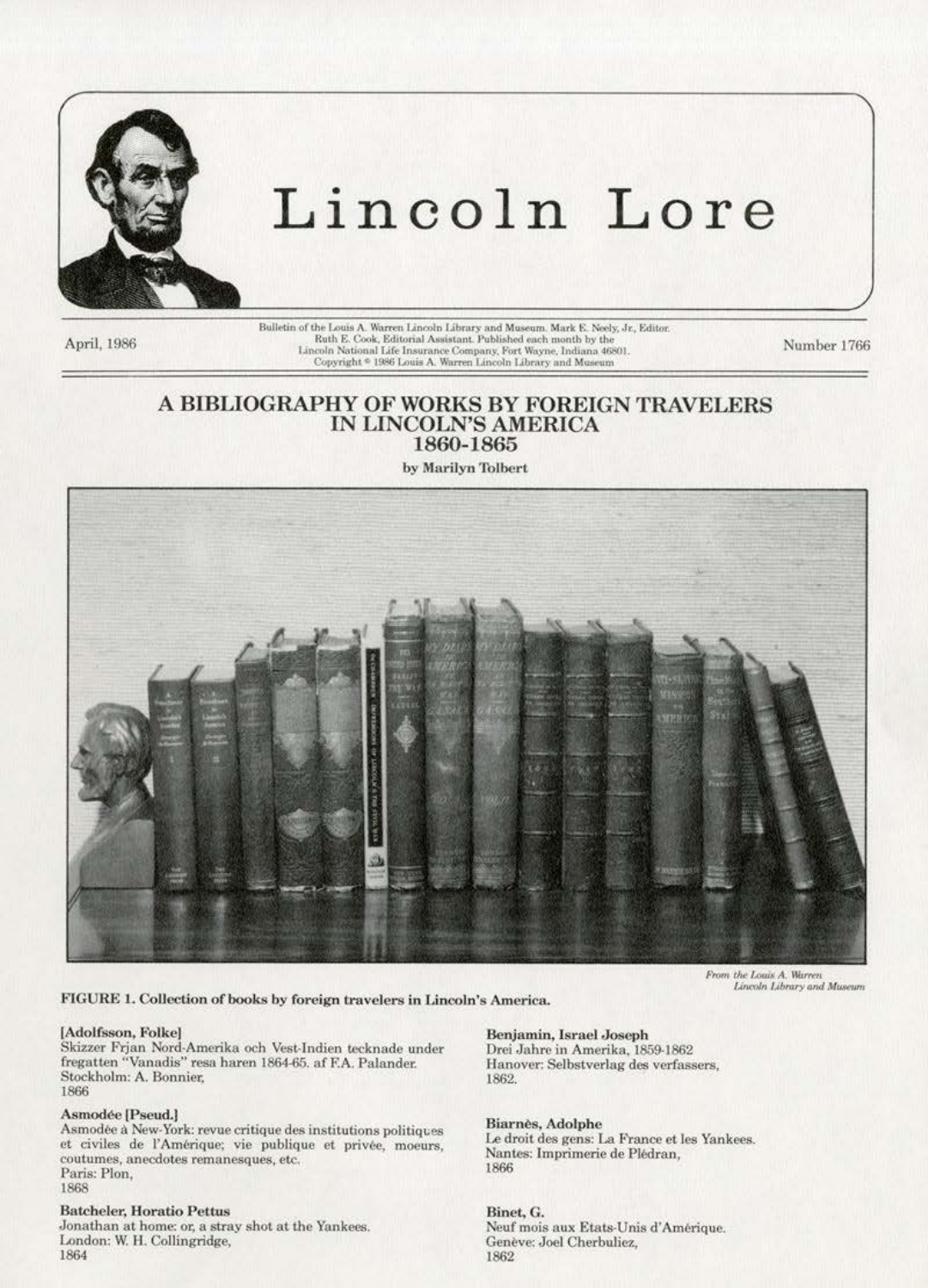

From the Louis A. Warren Lincoln Library and Museum

#### FIGURE 2. George Augustus Sala, English author of My Diary in America in the Midst of War.

#### Borcke, Heros von

Memoirs of the Confederate war for independence. Philadelphia: J. B. Lippincott & Co., 1867

## Borrett, George Tuthill

Letters from Canada and the United States. London: J. E. Adlard, Bartholomew Close, 1865

## Borrett, George T.

Out west; a series of letters from Canada and the United States. London: Groombridge, 1866

#### [Burn, James D.].

Three years among the working-classes in the United States During the War... London, 1865

#### Campbell, John Francis

A short American tramp in the fall of 1864. Edinburgh: Edmonstron and Douglas, 1865

#### Capellini, Giovanni

Ricordi di un viaggio scientifico nell' America Settentrionale nel MDCCCLXII del prof. cav. Giovanni Capellini... Bologna: Vitali, 1867

#### Cassell, John

Amerika i cor Tid; en Reiseskildring . . . oversat af M. T. Riise. Kjøbenhavn: Schubothes, 1863

# Chambrun, Charles Adolphe de Pineton, marquis de.

Impressions of Lincoln and the Civil War; a foreigner's account. Translated from the French by Aldebert de Chambrun

New York: Random House. 1952

# Chancellor, Sir Christopher, ed.

An Englishman in the American civil war. The diaries of Henry Yates Thompson 1863. Edited by Sr. Christopher Chancellor. New York: New York University Press, 1971

Chauveau, Pierre J.O.

Relation du voyage de son Altesse Royale le Prince de Galles en Amérique, reproduite du "Journal de l'instruction publique du Bas-Canada, Montreal: Senecal,

1860

#### Collins, Elizabeth

Memories of the southern states, Taunton, [Eng.]: J. Barnicott, printer, 1865

#### **Comettant, Jean Pierre Oscar**

L'Amérique, telle qu'elle est; voyage anecdotique de Marcel Bonneau dans le nord et le sud des Etats-Unis, excursion au Canada. Paris: A. Faure,

1864

#### Cornwallis, Kinahan

Royalty in the new world; or, the Prince of Wales in America. New York: Doolady, 1860

#### Corsan, W.C.

Two months in the Confederate States, including a visit to New Orleans under the domination of General Butler. By an English merchant. London: R. Bentley, 1863

#### Crichton, Viscount

A tour in British North America and the United States 1863. Dublin: Hodges Smith and Co., 1864

# Day, Samuel Phillips

Down south: or, an Englishman's experience at the seat of the American war. London: Hurst and Blackett, 1862

#### Dicey, Edward James Stephen

Six months in the federal states, 2 vols. London and Cambridge: Macmillan and Co., 1863

#### Douai, Adolph

Land und Leute in der Union. Berlin: Zanke, 1864

#### Duvergier de Hauranne, Ernest

Huit mois en Amérique; lettres et notes du voyage, 1864-1865. 2 vols. Paris: A. Lacroix, Verboeckhoven et Cie., 1866

# Ennemoser, Dr. Franz Joseph

Eine Reise vom Mittelrhein (Mainz) über Köln, Paris und Havre nach den nordamerikanischen Freistaaten beziehungsweise nach New: Orleans; . Kaiserslautern: Verlag von J. J. Tascher, 1865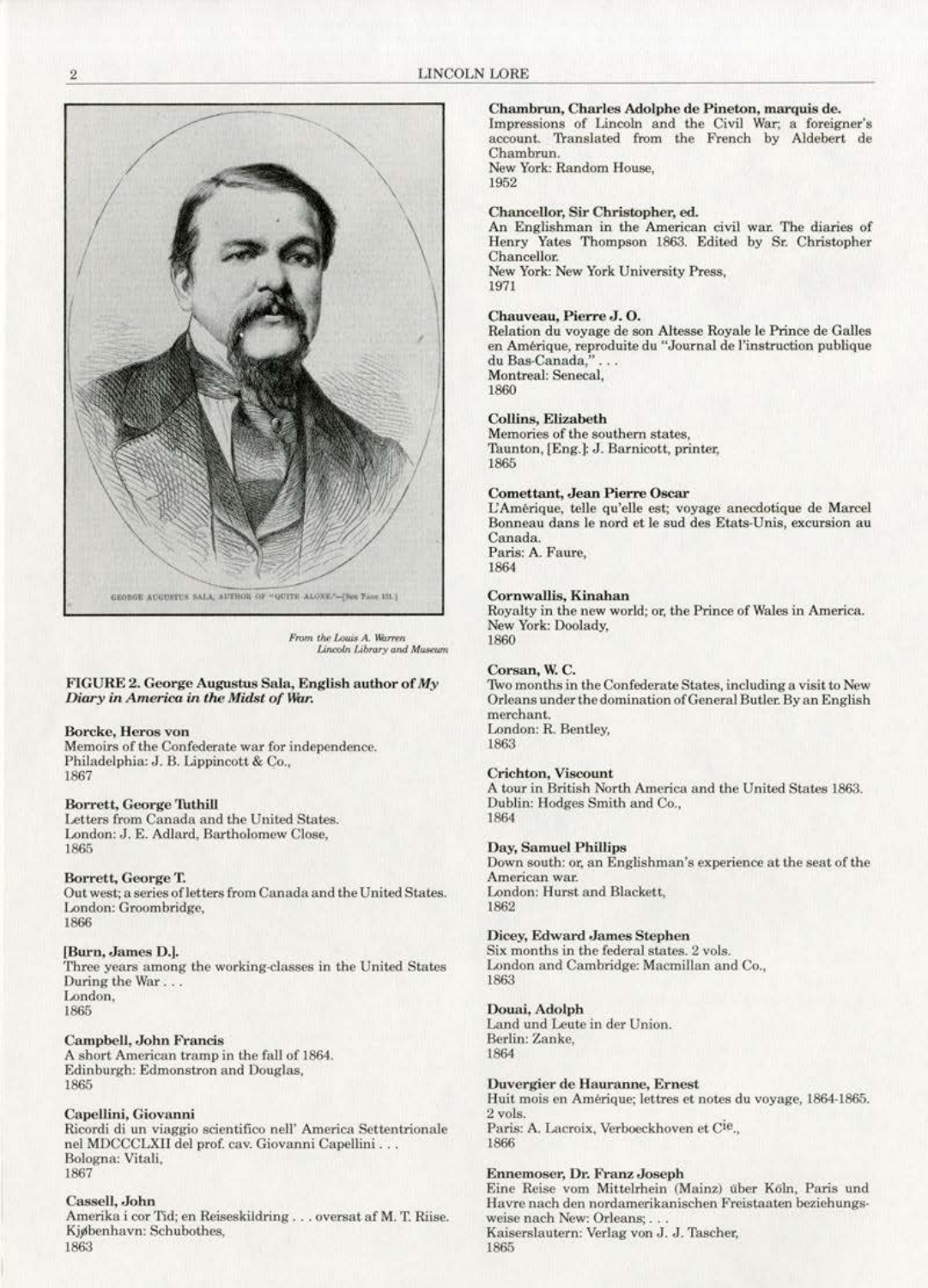Estvan, Bela War pictures from the south. New York: D. Appleton and Co. 1863

#### **Fergusson**, James

Notes of a tour in North America in 1861, printed for private circulation. Edinburgh: Blackwood, 1861

#### Ferguson, Robert.

America during and after the war. London: Longmans, Green, Reader, and Dyer, 1866

# Ferri-Pisani, [Camille]

The Prince of Wales in Canada and the United States. London: Bradbury & Evans, 1861

#### Ferri-Pisani, [Camille].

Lettres sur les Etats-Unis d'Amérique par le Lieutenant-Colonel Ferri Pisani, aide de camp de S.A.I. le Prince Napoléon. Paris: Hachette, 1862

#### **Fisch, Georges**

Les Etats-Unis en 1861. Paris: E. Dentu, 1862

#### Fremantle, Sir Arthur James Lyon

Three months in the southern states: April-June, 1863. New York: John Bradburn, 1864

#### **Frignet, Ernest**

La Californie, histoire des progrès de l'un des Etats-Unis d'Amérique et des institutions qui font sa prospérité. Paris: Schlesinger, 1866

#### Gasparin, Clom]te Agénor [Etienne] De

Les Etats-Unis en 1861: un grand peuple qui se relève Paris: Michel Lévy Frères, Libraires-Editeurs, 1861

#### [Girard, Charles Frédéric]

Les Etats Confédérés d'Amérique visités en 1863. Mémoire adressé à S. M. Napoléon III. Paris: E. Dentu, 1864

#### Gloss, Albert [von].

Das Leben in den Vereinigten Statten, zur Beurtheilung von Amerika's Gegenwart und Zukunft; theilweise für Kapitalisten und Auswanderungslustige in Deutschland. 2 vols. Leipzig: Wigand, 1864

# **Griesinger**, Theodor

Freiheit und Sclaverei unter dem Sternenbanner oder Land und Leute in Amerika. Stuttgart: Verlag von A. Kröner, 1862

#### Eder, Wilhelm

Handbuch der allgemeinen Erdkunde der Länder- und Staatenkunde; ein Buch für das Haus nach den deusten und zuverlässigsten Hülfsmitteln bearbeitet... Darmstadt: Jonghaus & Venator, 1862

# Horowitz, H. I.

1868

War-time sanitary facilities (hospitals, institutes) of the North American United States during the last war with a description of the land and people. St. Petersburg:

# Houzeau, Jean Charles

La question de l'esclavage. Bruxelles: Parent, 1863

#### Houzeau, Jean Charles

La terreur blanche au Texas. Bruxelles: Parent, 1862

#### Hurt-Binet, Marc-Gabriel

Neuf mois aux Etats-Unis d'Amérique. Paris: Joël Cherbuliez, Libraire, 1862

# Joinville, Francois Ferdinand, Prince De.

Campagne de l'armée du Potomac (mars-juillet 1862). Paris: Imprimerie de J. Clave. 1862

#### Joinville, François Ferdinand, Prince De

Die Kriegsoperationen in Nordamerika. 1. Feldzug der Potomac-Armee vom März bis Juni 1862. Aus dem Französischen. Naumburg: G. Pätz, 1863

#### Joinville, François Ferdinand, Prince de

The Army of the Potomac: its organization, its commander, and its campaign. By the Prince de Joinville. Translated from the French, with notes, by William Henry Hurlbert. New York: Anson D. F. Randolph, 1862

#### Jones, Evan R.

Four years in the Army of the Potomac. A soldier's recollections. London,

#### 1881



From the Louis A. Warren Lincoln Library and Museum

FIGURE 3. William H. Russell.